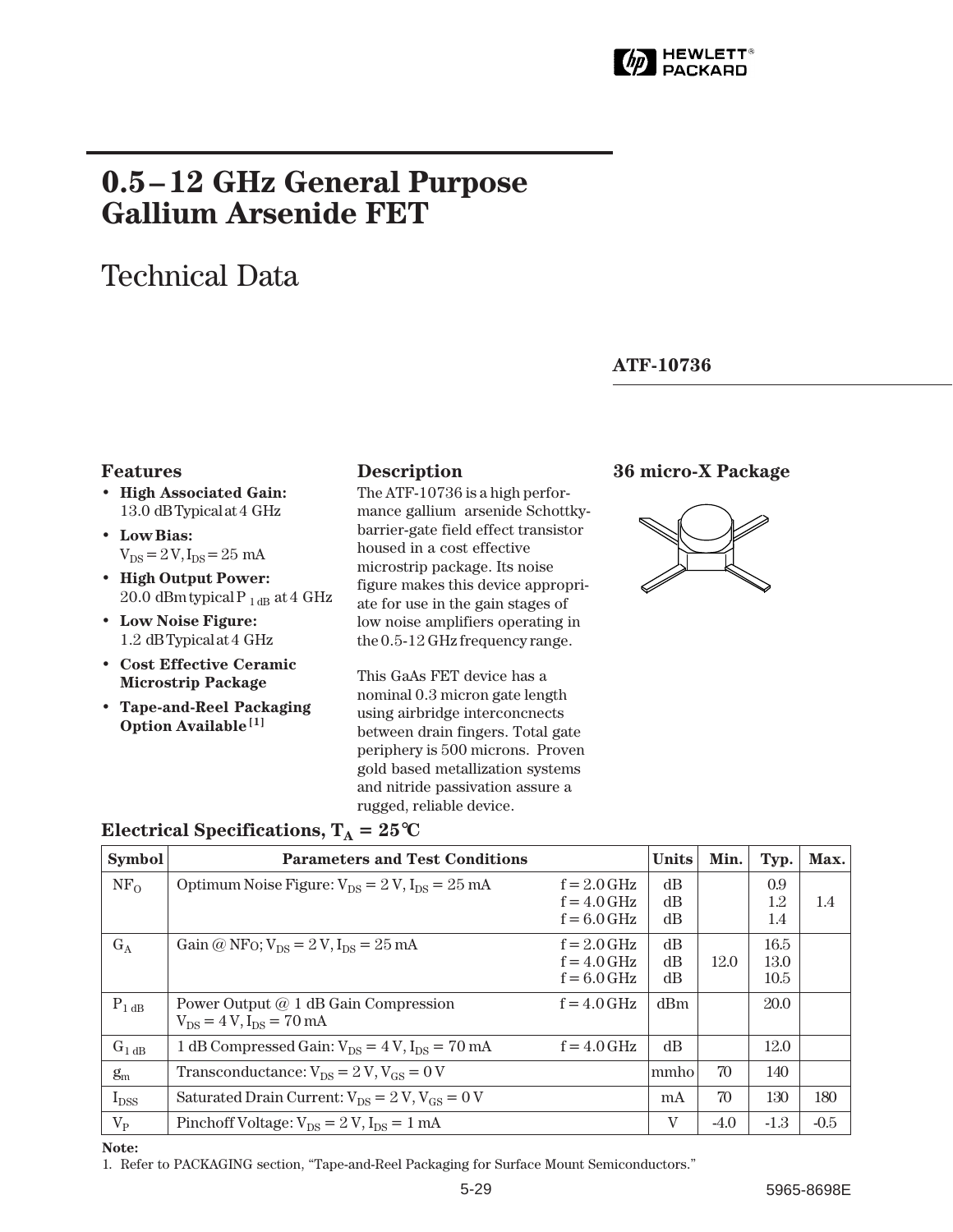| <b>Symbol</b> | <b>Parameter</b>                         | <b>Units</b> | <b>Absolute</b><br>$Maximum^{[1]}$ |
|---------------|------------------------------------------|--------------|------------------------------------|
| $\rm V_{DS}$  | Drain-Source Voltage                     | V            | +5                                 |
| $\rm V_{GS}$  | Gate-Source Voltage                      | V            | $-4$                               |
| $\rm V_{GD}$  | Gate-Drain Voltage                       | V            | -7                                 |
| $I_{DS}$      | Drain Current                            | mA           | $I_{DSS}$                          |
| $P_T$         | Total Power Dissipation <sup>[2,3]</sup> | mW           | 430                                |
| $T_{\rm CH}$  | <b>Channel Temperature</b>               | $\circ$ C    | 175                                |
| $T_{STG}$     | Storage Temperature <sup>[4]</sup>       | $\circ$ C    | $-65t0 + 175$                      |

#### **ATF-10736 Absolute Maximum Ratings**

**Thermal Resistance:**  $\theta_{jc} = 350^{\circ}C/W; T_{CH} = 150^{\circ}C$ <br>**Liquid Crystal Measurement:**  $1 \mu m$  Spot Size<sup>[5]</sup> Liquid Crystal Measurement:

## Part Number Ordering Information **Part Number Ordering Information**

| <b>Part Number</b> | <b>Devices Per Reel</b> | <b>Reel Size</b> |  |  |
|--------------------|-------------------------|------------------|--|--|
| ATF-10736-TR1      | 1000                    |                  |  |  |
| ATF-10736-STR      |                         | STRIP            |  |  |

For more information, see "Tape and Reel Packaging for Semiconductor Devices."

#### **ATF-10736 Noise Parameters:**  $V_{DS} = 2 V$ ,  $I_{DS} = 25$  mA

| Freq.      | NF <sub>o</sub> | opt  |        |          |  |
|------------|-----------------|------|--------|----------|--|
| <b>GHz</b> | $\bf dB$        | Mag  | Ang    | $R_N/50$ |  |
| 1.0        | 0.8             | 0.88 | 41     | 0.52     |  |
| 2.0        | 0.9             | 0.75 | 85     | 0.27     |  |
| 4.0        | 1.2             | 0.48 | 159    | 0.08     |  |
| 6.0        | 1.4             | 0.46 | $-122$ | 0.08     |  |
| 8.0        | $1.7\,$         | 0.53 | $-71$  | 0.43     |  |

#### **ATF-10736 Typical Performance,**  $T_A = 25^{\circ}C$



**Figure 1. Optimum Noise Figure and Associated Gain vs. Frequency.**  $V_{DS} = 2V$ ,  $I_{DS} = 25$  mA,  $T_A = 25^{\circ}C$ .



**Figure 2. Insertion Power Gain, Maximum Available Gain and Maximum Stable Gain vs. Frequency.**   $V_{DS} = 2 V$ ,  $I_{DS} = 25$  mA.

#### **FREQUENCY (GHz) GAIN (dB) |S21|2 MSG MSG MAG 0.5 1.0 2.0 4.0 6.0 8.0 12.0 30 25 20 15 10 5 0**

**Figure 3. Insertion Power Gain, Maximum Available Gain and Maximum Stable Gain vs. Frequency.**   $V_{DS} = 4 V$ ,  $I_{DS} = 70 mA$ .

#### **Notes:**

- 1. Permanent damage may occur if any of these limits are exceeded.
- 2. T<sub>CASE</sub> TEMPERATURE =  $25^{\circ}$ C.
- 3. Derate at 2.9 mW/°C for  $T_{CASE}$  > 25°C.
- 4. Storage above +150°C may tarnish the leads of this package difficult to solder into a circuit. After a device has been soldered into a circuit, it may be safely stored up to 175°C.
- 5. The small spot size of this technique results in a higher, though more accurate determination of  $\theta_{\text{ic}}$ than do alternate methods. See MEASUREMENTS section for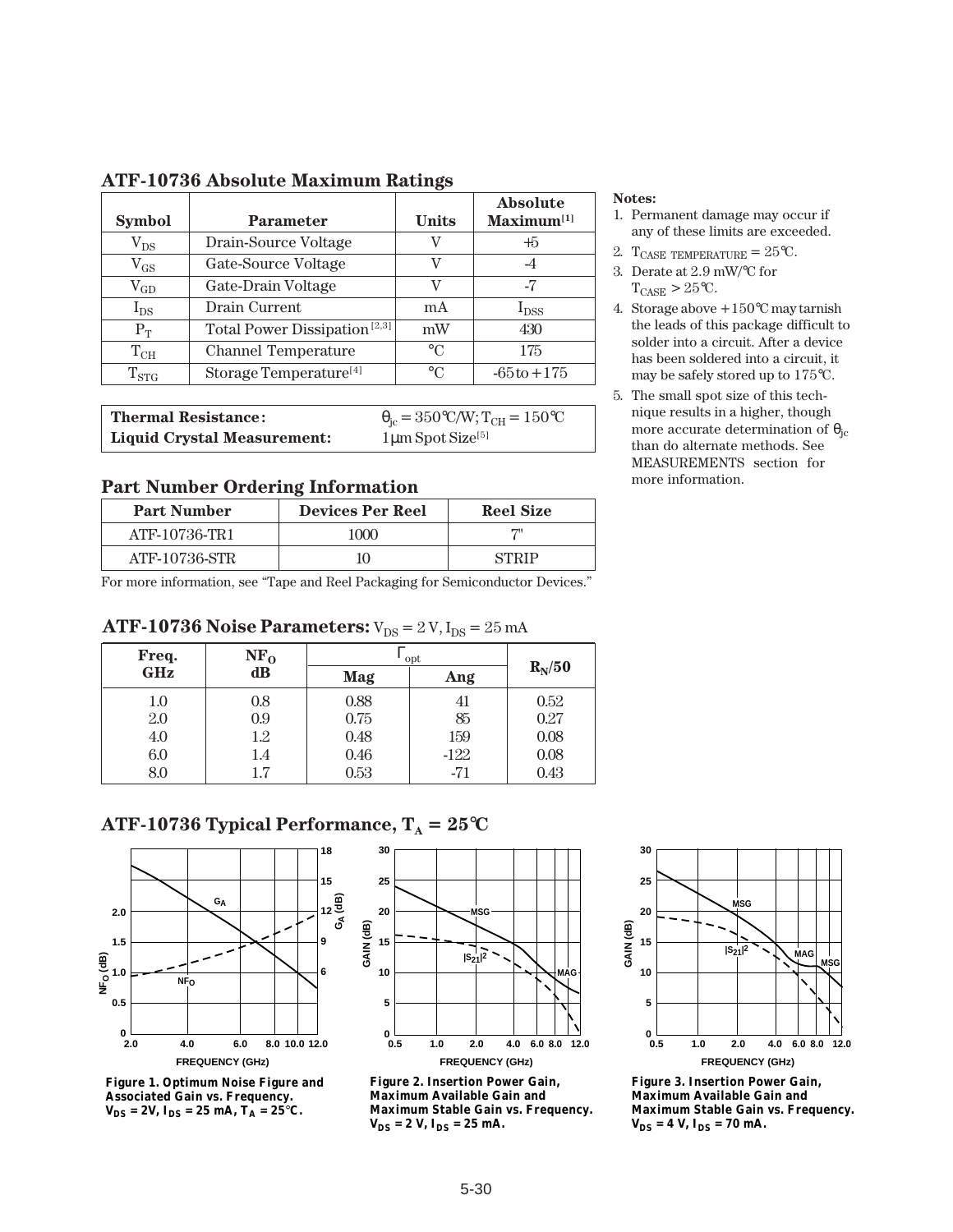| Freq.   | $S_{11}$ |        | $S_{21}$ |      | $S_{12}$ |         |      | $S_{22}$ |      |        |
|---------|----------|--------|----------|------|----------|---------|------|----------|------|--------|
| GHz     | Mag.     | Ang.   | dB       | Mag. | Ang.     | dB      | Mag. | Ang.     | Mag. | Ang.   |
| $0.5\,$ | .96      | $-20$  | 15.4     | 5.90 | 162      | $-32.4$ | .024 | 77       | .50  | $-10$  |
| 1.0     | .92      | -40    | 15.2     | 5.77 | 144      | $-26.7$ | .046 | 66       | .48  | $-21$  |
| 2.0     | .77      | $-76$  | 13.8     | 4.92 | 109      | $-21.3$ | .086 | 52       | .39  | -34    |
| 3.0     | .59      | $-107$ | 12.5     | 4.20 | 83       | $-20.0$ | .111 | 40       | .33  | $-45$  |
| 4.0     | .49      | $-136$ | 11.2     | 3.64 | 57       | $-17.3$ | .137 | 24       | .26  | $-61$  |
| 5.0     | .43      | $-179$ | 10.0     | 3.15 | 32       | $-15.5$ | .167 | 9        | .14  | $-65$  |
| 6.0     | .49      | 138    | 8.6      | 2.74 | 8        | $-14.9$ | .179 | $-5$     | .05  | $22\,$ |
| 7.0     | .57      | 106    | 7.3      | 2.32 | $-13$    | $-14.8$ | .183 | $-18$    | .19  | 60     |
| 8.0     | .68      | 81     | 5.6      | 1.92 | $-32$    | $-14.7$ | .185 | $-33$    | .33  | 57     |
| 9.0     | .73      | 62     | 4.2      | 1.62 | $-50$    | $-14.8$ | .183 | -40      | .42  | 46     |
| 10.0    | .77      | 47     | 3.0      | 1.41 | $-66$    | $-14.8$ | .182 | -52      | .46  | 38     |
| 11.0    | .82      | 36     | 1.0      | 1.12 | $-81$    | $-14.6$ | .186 | $-67$    | .50  | 27     |
| 12.0    | .85      | 22     | $-0.2$   | 0.98 | $-97$    | $-14.5$ | .189 | -75      | .51  | 15     |

**Typical Scattering Parameters,** Common Source,  $Z_0 = 50 \Omega$ ,  $T_A = 25 \text{°C}$ ,  $V_{DS} = 2 \text{V}$ ,  $I_{DS} = 25 \text{ mA}$ 

**Typical Scattering Parameters,** Common Emitter,  $Z_0 = 50 \Omega$ ,  $T_A = 25 \text{°C}$ ,  $V_{DS} = 4 \text{ V}$ ,  $I_{DS} = 70 \text{ mA}$ 

| Freq.      | $S_{11}$ |        | $S_{21}$ |      | $S_{12}$ |               |      | $S_{22}$ |      |                |
|------------|----------|--------|----------|------|----------|---------------|------|----------|------|----------------|
| <b>GHz</b> | Mag.     | Ang.   | $\bf dB$ | Mag. | Ang.     | $\mathbf{dB}$ | Mag. | Ang.     | Mag. | Ang.           |
| 0.5        | .90      | $-32$  | 19.0     | 8.95 | 147      | $-34.9$       | .018 | 77       | .40  | $-7$           |
| 1.0        | .79      | $-53$  | 18.0     | 7.96 | 128      | $-28.6$       | .037 | 70       | .38  | $-17$          |
| 2.0        | .57      | $-96$  | 15.5     | 5.99 | 90       | $-22.5$       | .075 | 56       | .34  | $-38$          |
| 3.0        | .43      | $-129$ | 13.3     | 4.60 | 64       | $-19.5$       | .106 | 43       | .31  | -50            |
| 4.0        | .36      | $-163$ | 11.6     | 3.78 | 39       | $-17.3$       | .136 | 31       | .28  | -51            |
| 5.0        | .35      | 156    | 10.1     | 3.21 | 16       | $-15.6$       | .166 | 14       | .22  | $-45$          |
| 6.0        | .47      | 110    | 8.8      | 2.76 | $-11$    | $-14.5$       | .189 | -5       | .15  | $\overline{A}$ |
| 7.0        | .65      | 78     | 7.0      | 2.23 | $-36$    | $-14.2$       | .196 | $-23$    | .28  | $35\,$         |
| 8.0        | .77      | 58     | 5.1      | 1.80 | $-56$    | $-14.1$       | .198 | $-38$    | .42  | 37             |
| 9.0        | .83      | 44     | 3.5      | 1.50 | $-72$    | $-14.2$       | .195 | -48      | .51  | 33             |
| 10.0       | .86      | 30     | 2.4      | 1.32 | $-88$    | $-14.5$       | .188 | -64      | .55  | 26             |
| 11.0       | .87      | 16     | 1.1      | 1.13 | $-106$   | $-14.8$       | .182 | $-77$    | .60  | 18             |
| 12.0       | .91      |        | 0.1      | 0.99 | $-123$   | $-15.3$       | .171 | $-91$    | .65  | 7              |

A model for this device is available in the DEVICE MODELS section.